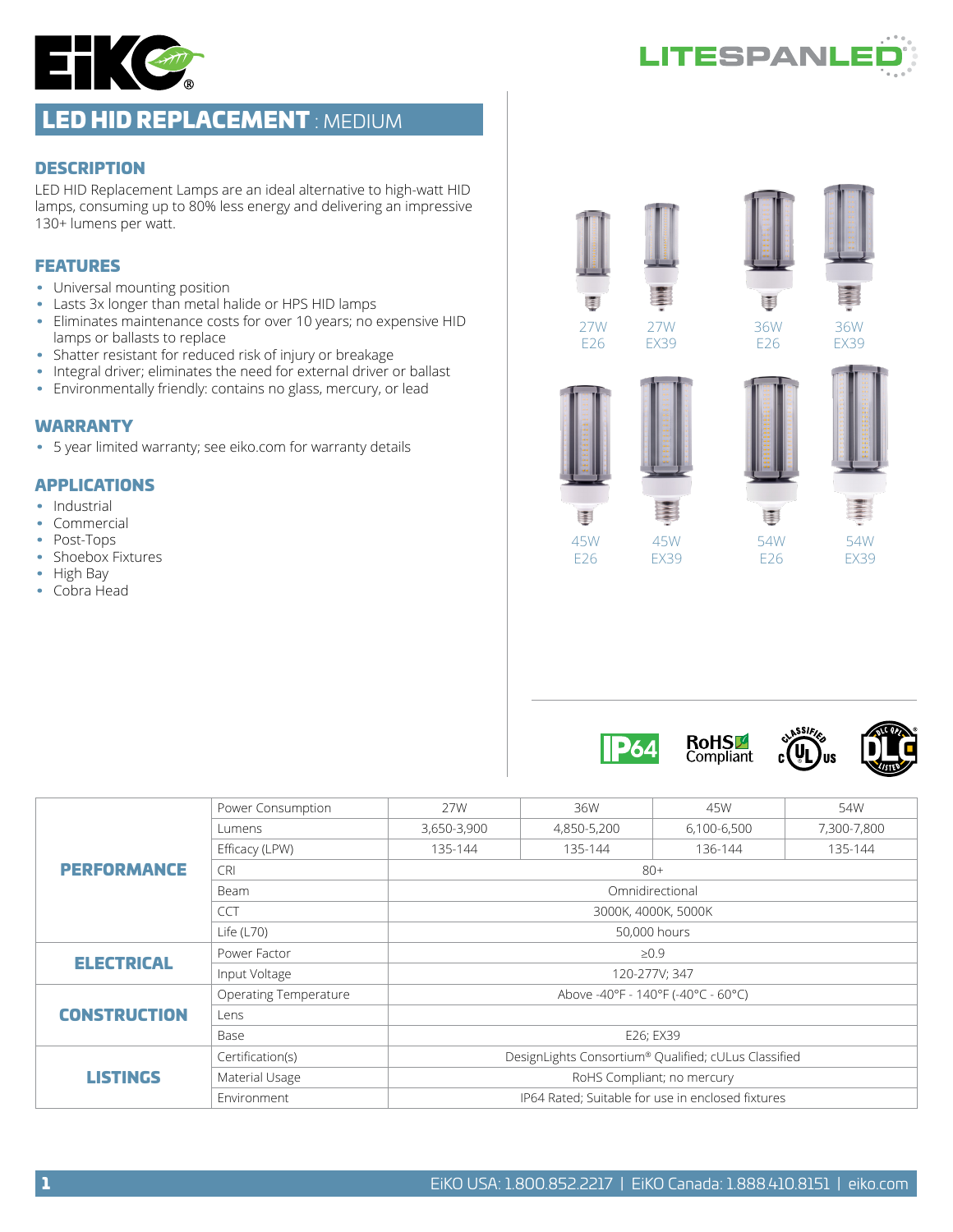# PERFORMANCE SUMMARY

### MEDIUM BASE (E26):

| <b>Order</b><br>Code | Item#                  | Lumens | <b>Watts</b> | <b>LPW</b> | <b>CCT</b> | <b>CRI</b> | <b>Volts</b> | Life/<br><b>Hours</b> | <b>Replaces</b><br><b>HID</b> |
|----------------------|------------------------|--------|--------------|------------|------------|------------|--------------|-----------------------|-------------------------------|
| 10228                | LED27WPT30KMED-G8      | 3,650  | 27           | 135        | 3000K      | $80+$      | 100-277      | 50,000                | 50-125W                       |
| 10229                | LED27WPT40KMED-G8      | 3,750  | 27           | 139        | 4000K      | $80+$      | 100-277      | 50,000                | 50-125W                       |
| 10231                | LED27WPT50KMED-G8      | 3,900  | 27           | 144        | 5000K      | $80+$      | 100-277      | 50,000                | 50-125W                       |
| 10233                | LED36WPT30KMED-G8      | 4,850  | 36           | 135        | 3000K      | $80+$      | 100-277      | 50,000                | 100-150W                      |
| 10238                | LED36WPT40KMED-G8      | 5,000  | 36           | 139        | 4000K      | $80+$      | 100-277      | 50,000                | 100-150W                      |
| 10240                | LED36WPT50KMED-G8      | 5,200  | 36           | 144        | 5000K      | $80+$      | 100-277      | 50,000                | 100-150W                      |
| 10242                | LED45WPT30KMED-G8      | 6,100  | 45           | 136        | 3000K      | $80+$      | 100-277      | 50,000                | 150-175W                      |
| 10370                | LED45WPT40KMED-347V-G8 | 6,525  | 45           | 145        | 4000K      | $80+$      | 347          | 50,000                | 150-175W                      |
| 10244                | I FD45WPT40KMFD-G8     | 6,300  | 45           | 140        | 4000K      | $80+$      | 100-277      | 50,000                | 150-175W                      |
| 10246                | LED45WPT50KMED-G8      | 6,500  | 45           | 144        | 5000K      | $80+$      | 100-277      | 50,000                | 150-175W                      |
| 10248                | LED54WPT30KMED-G8      | 7,300  | 54           | 135        | 3000K      | $80+$      | 100-277      | 50,000                | 150-175W                      |
| 10371                | LED54WPT40KMED-347V-G8 | 7,830  | 54           | 145        | 4000K      | $80+$      | 347          | 50,000                | 150-175W                      |
| 10250                | LED54WPT40KMED-G8      | 7,550  | 54           | 140        | 4000K      | $80+$      | 100-277      | 50,000                | 150-175W                      |
| 10252                | LED54WPT50KMED-G8      | 7,800  | 54           | 144        | 5000K      | $80+$      | 100-277      | 50,000                | 150-175W                      |

## MOGUL BASE (EX39):

| Item#                  | Lumens, | <b>Watts</b> | <b>LPW</b> | <b>CCT</b> | <b>CRI</b> | <b>Volts</b> | Life/<br><b>Hours</b> | <b>Replaces</b><br>HID | <b>DLC</b> |
|------------------------|---------|--------------|------------|------------|------------|--------------|-----------------------|------------------------|------------|
| LED27WPT30KMOG-G8      | 3,650   | 27W          | 135        | 3000K      | $80+$      | 100-277      | 50,000                | 50-125W                | ✓          |
| LED27WPT40KMOG-G8      | 3,750   | 27W          | 139        | 4000K      | $80+$      | 100-277      | 50,000                | 50-125W                | ✓          |
| LED27WPT50KMOG-G8      | 3,900   | 27W          | 144        | 5000K      | $80+$      | 100-277      | 50,000                | 50-125W                | ✓          |
| LED36WPT30KMOG-G8      | 4,850   | 36W          | 135        | 3000K      | $80+$      | 100-277      | 50,000                | 100-150W               | ✓          |
| LED36WPT40KMOG-G8      | 5,000   | 36W          | 139        | 4000K      | $80+$      | 100-277      | 50,000                | 100-150W               | ✓          |
| LED36WPT50KMOG-G8      | 5,200   | 36W          | 144        | 5000K      | $80+$      | 100-277      | 50,000                | 100-150W               | ✓          |
| LED45WPT30KMOG-G8      | 6,100   | 45W          | 136        | 3000K      | $80+$      | 100-277      | 50,000                | 150-175W               | ✓          |
| LED45WPT40KMOG-347V-G8 | 6,525   | 45W          | 145        | 4000K      | $80+$      | 347          | 50,000                | 150-175W               | ✓          |
| LED45WPT40KMOG-G8      | 6,300   | 45W          | 140        | 4000K      | $80+$      | 100-277      | 50,000                | 150-175W               | ✓          |
| LED45WPT50KMOG-G8      | 6,500   | 45W          | 144        | 5000K      | $80+$      | 100-277      | 50,000                | 150-175W               | ✓          |
| LED54WPT30KMOG-G8      | 7,300   | 54W          | 135        | 3000K      | $80+$      | 100-277      | 50,000                | 150-175W               | ✓          |
| LED54WPT40KMOG-347V-G8 | 7,830   | 54W          | 145        | 4000K      | $80+$      | 347          | 50,000                | 150-175W               | ✓          |
| LED54WPT40KMOG-G8      | 7,550   | 54W          | 140        | 4000K      | $80+$      | 100-277      | 50,000                | 150-175W               | ✓          |
| LED54WPT50KMOG-347V-G8 | 8,100   | 54W          | 150        | 5000K      | $80+$      | 347          | 50,000                | 150-175W               | ✓          |
| LED54WPT50KMOG-G8      | 7,800   | 54W          | 144        | 5000K      | $80+$      | 100-277      | 50,000                | 150-175W               | ✓          |
|                        |         |              |            |            |            |              |                       |                        |            |

*NOTE: Use order code when ordering.* ✓ *DesignLights Consortium® Qualified*